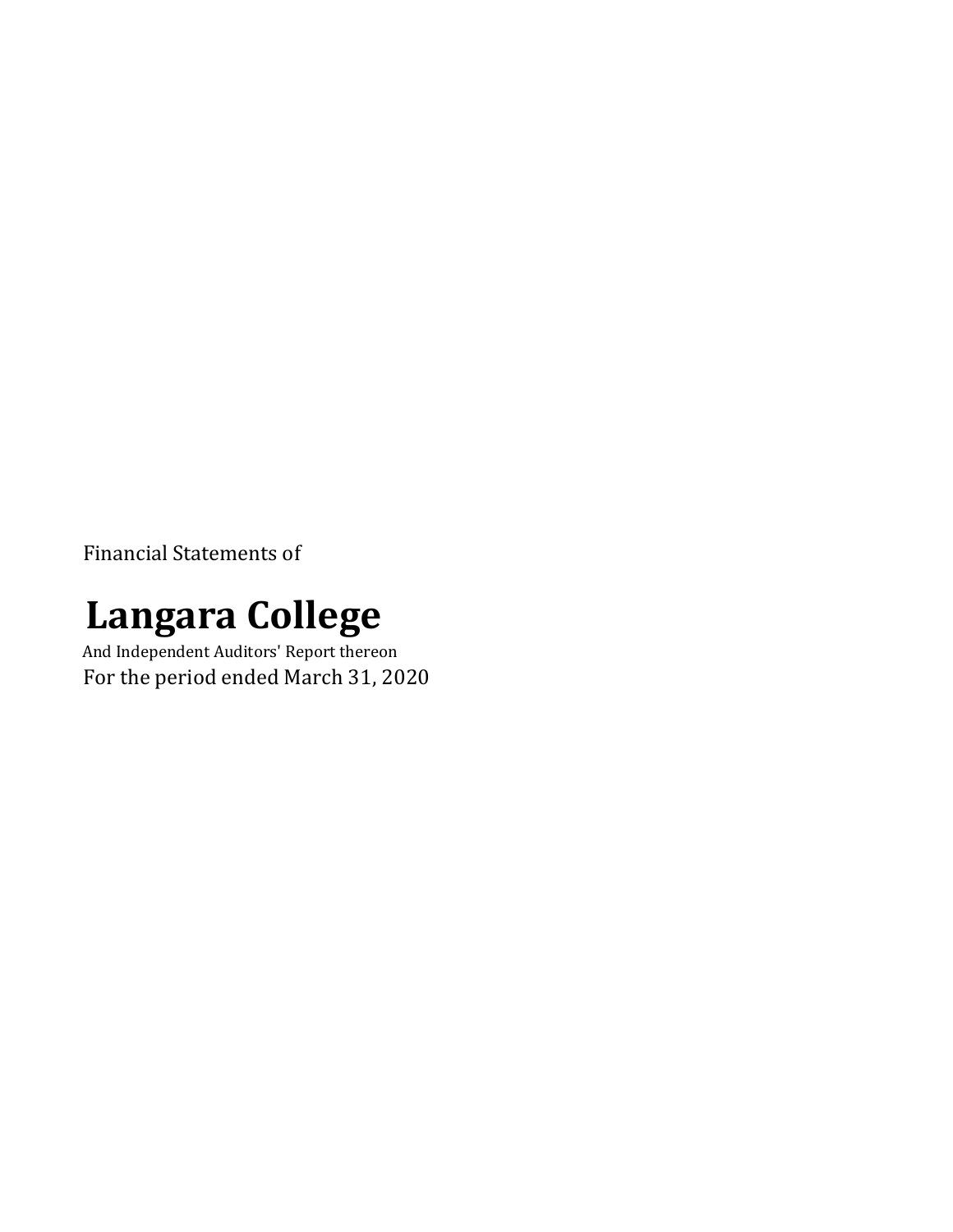**Statement of Management Responsibility** 

#### Year ended March 31, 2020

Management is responsible for the preparation of the annual financial statements, and has prepared the accompanying financial statements for the year ended March 31, 2020, in accordance with Section 23.1 of the Budget Transparency and Accountability Act of the Province of British Columbia, supplemented by Regulations 257/2010 and 198/2011 issued by the Province of British Columbia Treasury Board. This responsibility includes selecting appropriate accounting principles and methods, and making decisions affecting the measurement of transactions in which judgment is required.

In discharging its responsibility for the integrity and fairness of the financial statements, management designs and maintains the necessary accounting systems and related internal controls to provide reasonable assurance that assets are safeguarded and that the financial records provide a reliable basis for the preparation of the financial statements.

The Board of Governors of the College carries out its responsibility for review and approval of the financial statements. The Audit and Finance Committee of the Board meets with management and the external auditors to discuss the results of audit examinations and financial reporting matters.

These financial statements have been reported on by KPMG LLP, the College's external auditors appointed by the Board of Governors. The external auditors have full access to the Board with and without the presence of management.

**Frotter**, President and CEO

Viktor Sokha, Vice-President, Administration and Finance

June 25, 2020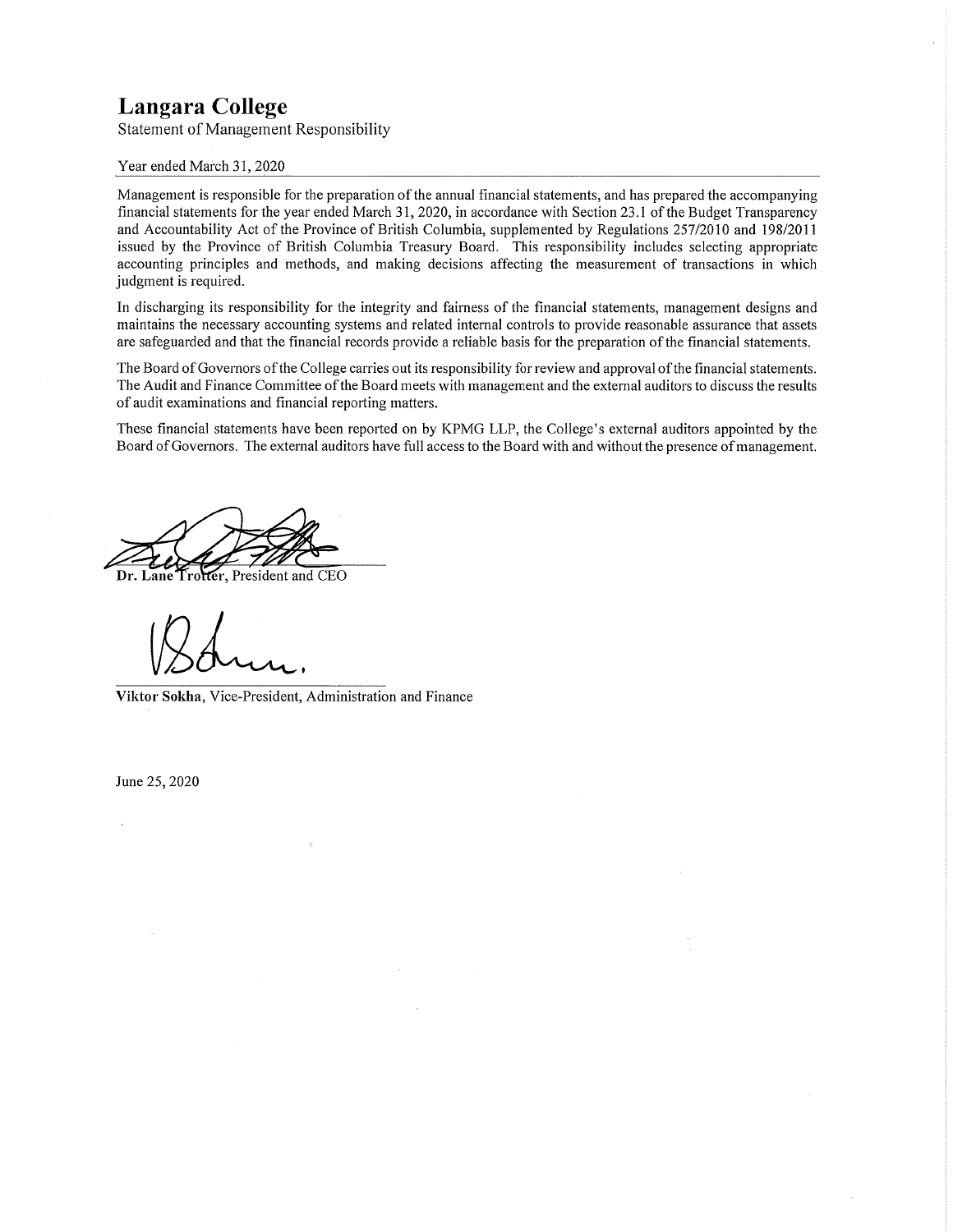

KPMG LLP PO Box 10426 777 Dunsmuir Street Vancouver BC V7Y 1K3 Canada Telephone (604) 691-3000 Fax (604) 691-3031

### **INDEPENDENT AUDITORS' REPORT**

To the Board of Governors of Langara College, and

To the Minister of the Ministry of Advanced Education, Skills and Training, Province of British Columbia

#### *Opinion*

We have audited the financial statements of Langara College (the "College"), which comprise:

- the statement of financial position as at March 31, 2020
- the statement of operations and accumulated surplus for the year then ended
- the statement of changes in net debt for the year then ended
- the statement of cash flows for the year then ended
- and notes to the financial statements, including a summary of significant accounting policies

(hereinafter referred to as the "financial statements").

In our opinion, the accompanying financial statements as at and for the year ended March 31, 2020 of the College are prepared, in all material respects, in accordance with the financial reporting provisions of Section 23.1 of the Budget Transparency and Accountability Act of the Province of British Columbia.

#### *Basis for Opinion*

We conducted our audit in accordance with Canadian generally accepted auditing standards. Our responsibilities under those standards are further described in the "*Auditors' Responsibilities for the Audit of the Financial Statements*" section of our auditors' report.

We are independent of the College in accordance with the ethical requirements that are relevant to our audit of the financial statements in Canada and we have fulfilled our other ethical responsibilities in accordance with these requirements.

We believe that the audit evidence we have obtained is sufficient and appropriate to provide a basis for our opinion.

#### *Emphasis of Matter – Financial Reporting Framework*

We draw attention to Note 2(a) to the financial statements which describes the applicable financial reporting framework and the significant differences between that financial reporting framework and Canadian public sector accounting standards.

Our opinion is not modified in respect of this matter.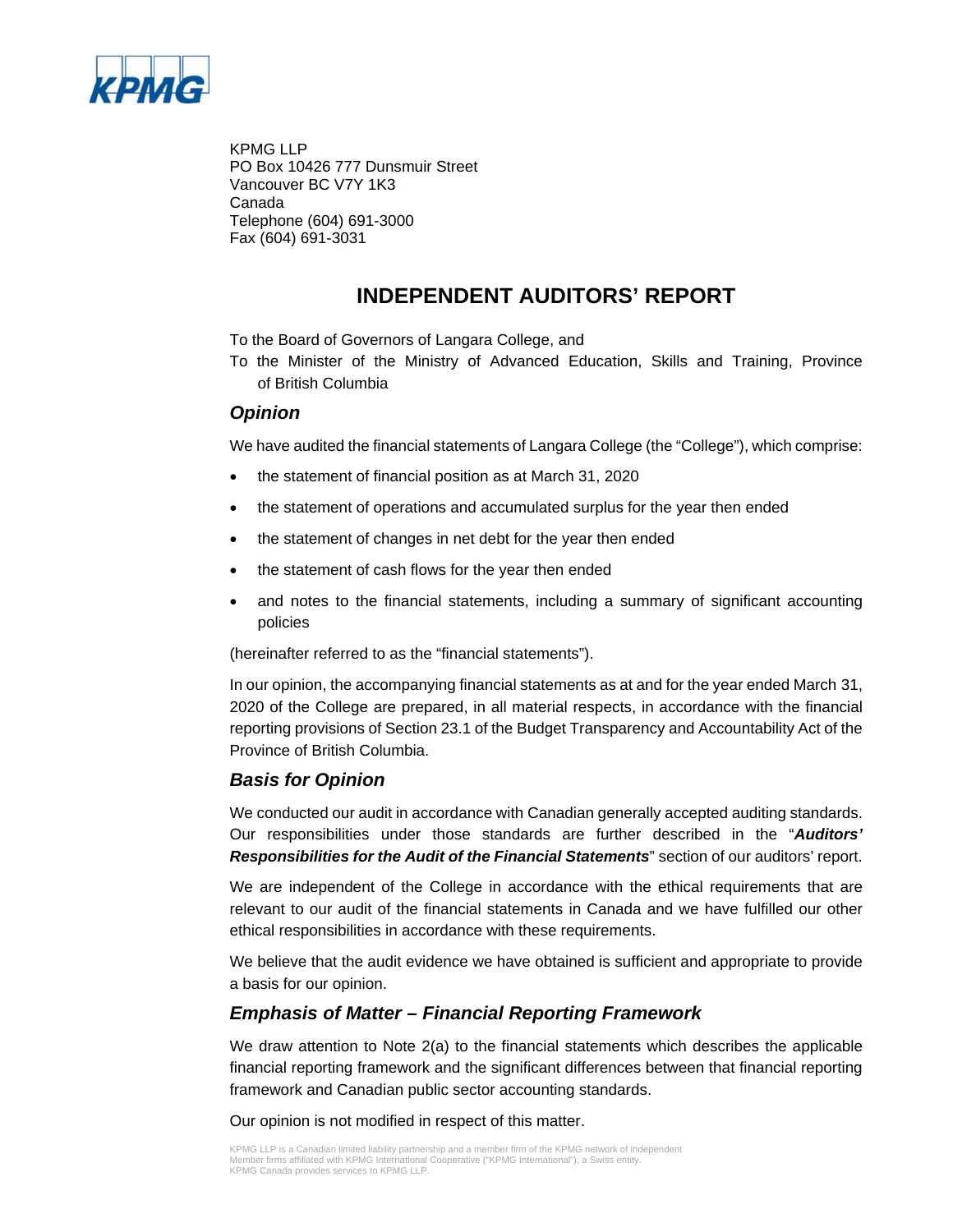

### *Responsibilities of Management and Those Charged with Governance for the Financial Statements*

Management is responsible for the preparation of the financial statements in accordance with the financial reporting provisions of Section 23.1 of the Budget Transparency and Accountability Act of the Province of British Columbia and for such internal control as management determines is necessary to enable the preparation of financial statements that are free from material misstatement, whether due to fraud or error.

In preparing the financial statements, management is responsible for assessing the College's ability to continue as a going concern, disclosing as applicable, matters related to going concern and using the going concern basis of accounting unless management either intends to liquidate the College or to cease operations, or has no realistic alternative but to do so.

Those charged with governance are responsible for overseeing the College's financial reporting process.

### *Auditors' Responsibilities for the Audit of the Financial Statements*

Our objectives are to obtain reasonable assurance about whether the financial statements as a whole are free from material misstatement, whether due to fraud or error, and to issue an auditors' report that includes our opinion.

Reasonable assurance is a high level of assurance, but is not a guarantee that an audit conducted in accordance with Canadian generally accepted auditing standards will always detect a material misstatement when it exists.

Misstatements can arise from fraud or error and are considered material if, individually or in the aggregate, they could reasonably be expected to influence the economic decisions of users taken on the basis of the financial statements.

As part of an audit in accordance with Canadian generally accepted auditing standards, we exercise professional judgment and maintain professional skepticism throughout the audit.

We also:

 Identify and assess the risks of material misstatement of the financial statements, whether due to fraud or error, design and perform audit procedures responsive to those risks, and obtain audit evidence that is sufficient and appropriate to provide a basis for our opinion.

The risk of not detecting a material misstatement resulting from fraud is higher than for one resulting from error, as fraud may involve collusion, forgery, intentional omissions, misrepresentations, or the override of internal control.

 Obtain an understanding of internal control relevant to the audit in order to design audit procedures that are appropriate in the circumstances, but not for the purpose of expressing an opinion on the effectiveness of the College's internal control.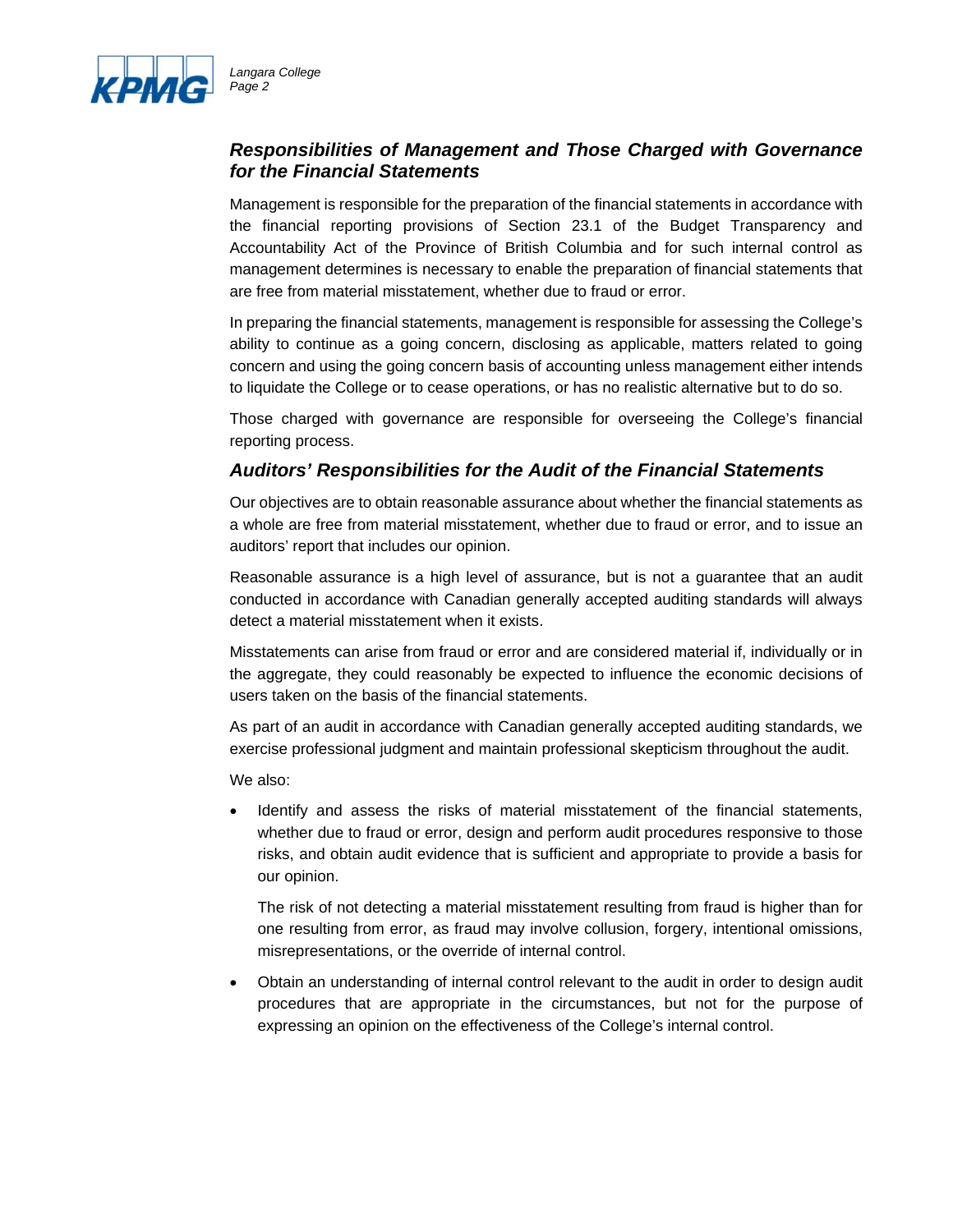

*Langara College Page 3* 

- Evaluate the appropriateness of accounting policies used and the reasonableness of accounting estimates and related disclosures made by management.
- Conclude on the appropriateness of management's use of the going concern basis of accounting and, based on the audit evidence obtained, whether a material uncertainty exists related to events or conditions that may cast significant doubt on the College's ability to continue as a going concern. If we conclude that a material uncertainty exists, we are required to draw attention in our auditors' report to the related disclosures in the financial statements or, if such disclosures are inadequate, to modify our opinion. Our conclusions are based on the audit evidence obtained up to the date of our auditors' report. However, future events or conditions may cause the College to cease to continue as a going concern.
- Communicate with those charged with governance regarding, among other matters, the planned scope and timing of the audit and significant audit findings, including any significant deficiencies in internal control that we identify during our audit.

 $k$ *PMG*  $\mu$ 

Chartered Professional Accountants

Vancouver, Canada June 25, 2020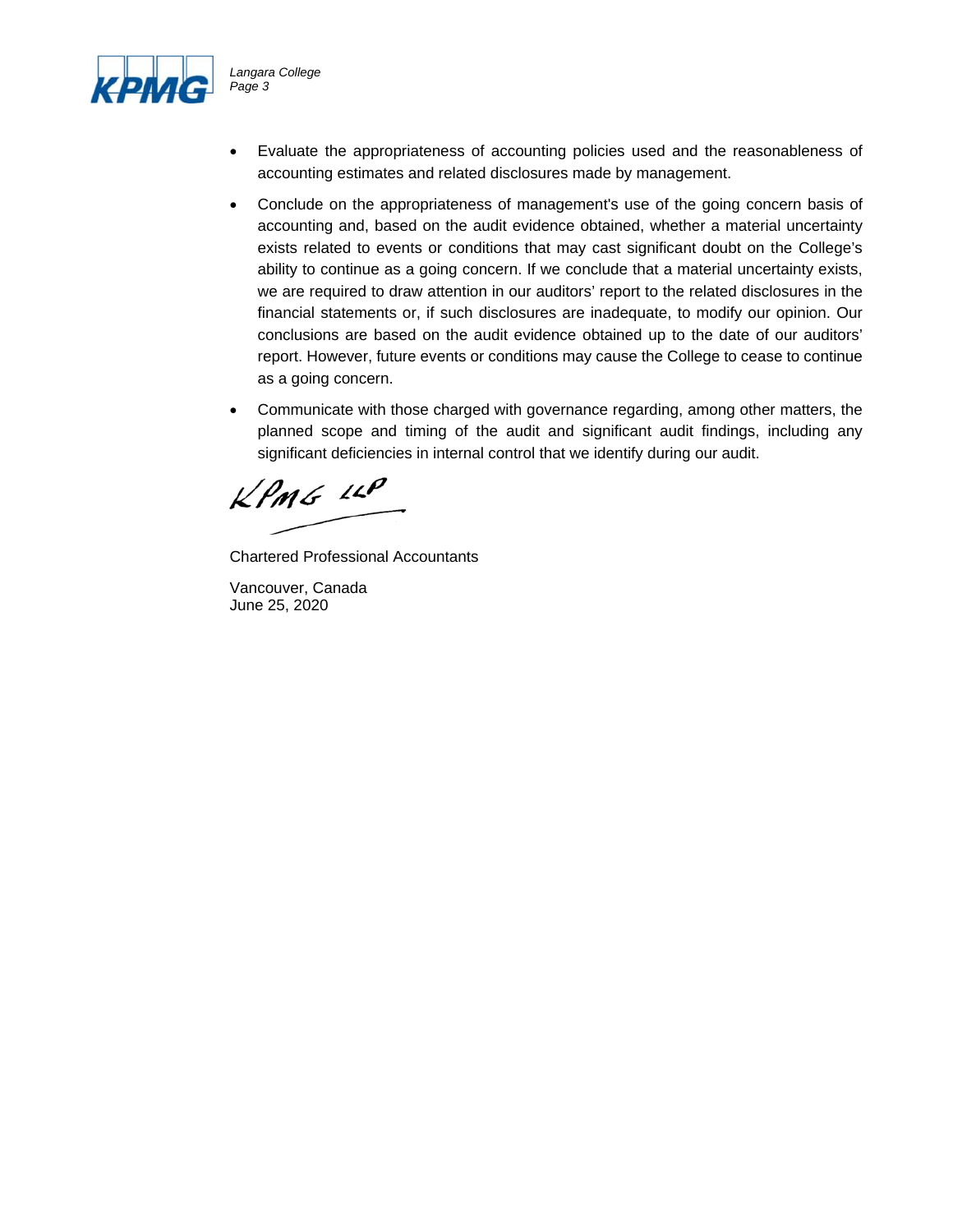$\bar{z}$ 

**Statement of Financial Position** 

March 31, 2020 with comparative figures for 2019

|                                          |         | 2020              |           | 2019         |
|------------------------------------------|---------|-------------------|-----------|--------------|
| <b>Financial assets</b>                  |         |                   |           |              |
| Cash                                     | Note 3  | \$<br>58,710,126  | \$        | 56,797,351   |
| Investments                              | Note 3  | 40,967,190        |           | 40,190,720   |
| Accounts receivable                      |         | 4,591,236         |           | 3,580,470    |
| Inventories for resale                   |         | 442,010           |           | 567,219      |
| Net investment in lease                  | Note 4  | 2,982,806         |           | 3,076,806    |
|                                          |         | 107,693,368       |           | 104,212,566  |
| Liabilities                              |         |                   |           |              |
| Accounts payable and accrued liabilities | Note 5  | 22,772,917        |           | 22,330,761   |
| Employee future benefits                 | Note 6  | 1,432,371         |           | 1,487,436    |
| Deferred revenue                         |         | 42,113,429        |           | 41,012,527   |
| Deferred contributions                   | Note 7  | 2,937,853         | 2,494,897 |              |
| Deferred capital contributions           | Note 8  | 54,535,743        |           | 58,863,735   |
| Long-term debt                           | Note 9  | 7,800,268         |           | 8,069,544    |
|                                          |         | 131,592,581       |           | 134,258,900  |
| Net debt                                 |         | (23,899,213)      |           | (30,046,334) |
| Non-financial assets                     |         |                   |           |              |
| Tangible capital assets                  | Note 10 | 141,698,578       |           | 137,790,020  |
| Prepaid expenses                         |         | 1,974,862         |           | 1,510,027    |
|                                          |         | 143,673,440       |           | 139,300,047  |
| <b>Accumulated surplus</b>               |         | \$<br>119,774,227 | \$        | 109,253,713  |

Commitments

Note 12

See accompanying notes to the financial statements

Approved on behalf of the Board of Governors:

 $2-\sqrt{e^{s}}$ 

**Ian Mass** Chair, Board of Governors

Michal worski Chair, Board of Governors First îce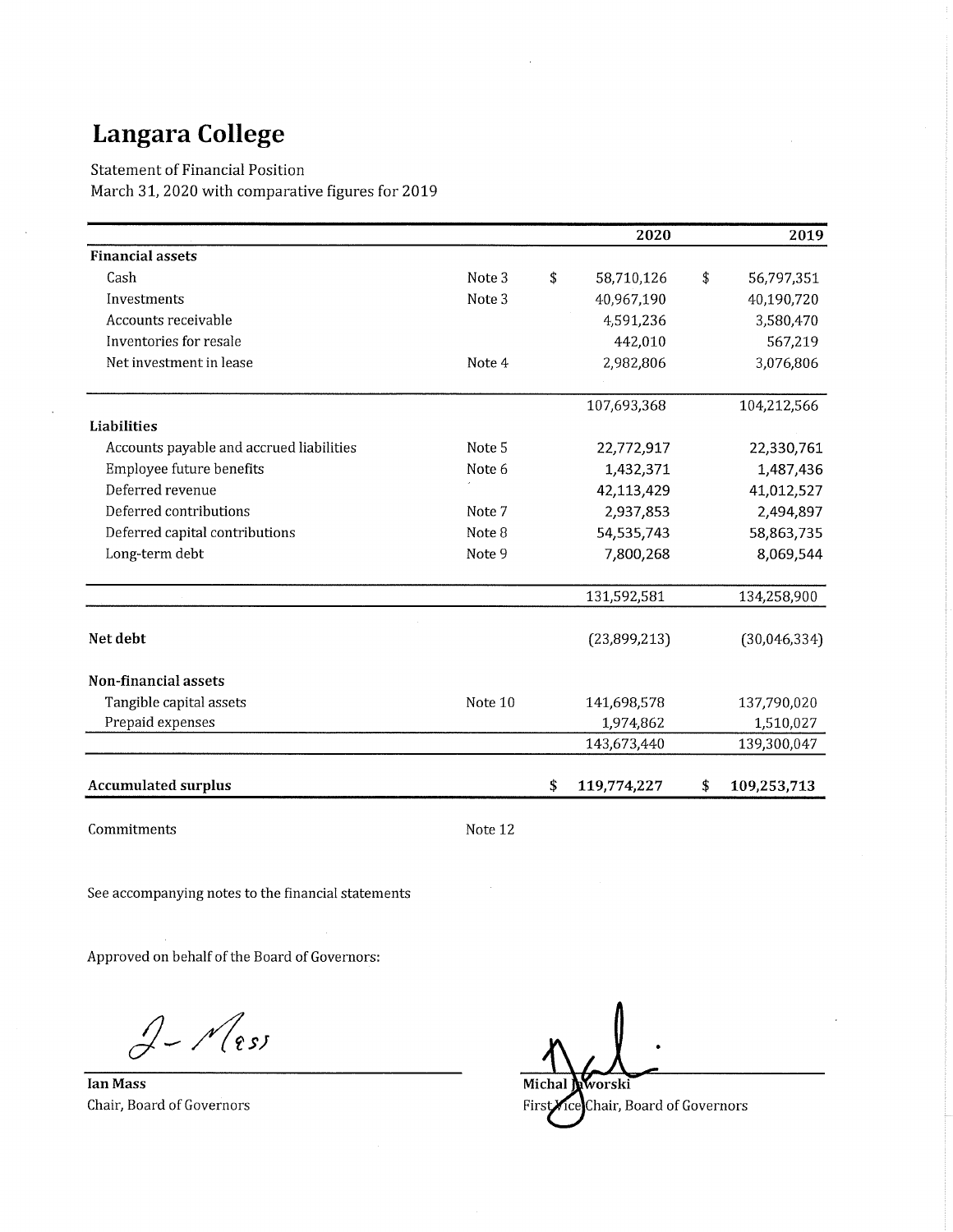Statement of Operations and Accumulated Surplus Year ended March 31, 2020 with comparative figures for 2019

|                                                        |         | <b>Annual Budget</b><br>2020 |             | <b>Actual</b><br>2020 | <b>Actual</b><br>2019 |    |             |
|--------------------------------------------------------|---------|------------------------------|-------------|-----------------------|-----------------------|----|-------------|
| Revenue:                                               |         |                              | Note $2(i)$ |                       |                       |    |             |
| Province of British Columbia grants                    |         | \$                           | 49,434,000  | \$                    | 51,234,381            | \$ | 48,022,627  |
| Tuition and student fees                               |         |                              | 108,139,000 |                       | 111,217,421           |    | 107,591,631 |
| Sales of goods and services                            |         |                              | 5,916,000   |                       | 5,104,749             |    | 5,464,094   |
| Contract services                                      |         |                              | 918,000     |                       | 2,144,011             |    | 1,967,995   |
| Investment income                                      |         |                              | 1,115,000   |                       | 2,532,639             |    | 2,176,244   |
| Revenue recognized from deferred capital contributions | Note 8  |                              | 5,810,000   |                       | 6,087,210             |    | 5,724,393   |
| Miscellaneous income and contributions                 |         |                              | 2,233,000   |                       | 2,552,266             |    | 2,327,977   |
|                                                        |         |                              | 173,565,000 |                       | 180,872,677           |    | 173,274,961 |
| <b>Expenses:</b>                                       |         |                              |             |                       |                       |    |             |
| Instruction                                            |         |                              | 165,319,000 |                       | 161,641,883           |    | 150,207,626 |
| Ancillary operations                                   |         |                              | 6,636,000   |                       | 6,985,384             |    | 6,269,516   |
| Contributions to Langara College Foundation            | Note 14 |                              | 1,610,000   |                       | 1,724,896             |    | 1,778,134   |
|                                                        |         |                              | 173,565,000 | \$                    | 170,352,163           | \$ | 158,255,276 |
| Annual surplus                                         |         |                              |             |                       | 10,520,514            |    | 15,019,685  |
| Accumulated surplus, beginning of year                 |         |                              | 109,253,713 |                       | 109,253,713           |    | 94,234,028  |
| Accumulated surplus, end of period                     |         |                              | 109,253,713 |                       | 119,774,227           | \$ | 109,253,713 |

See accompanying notes to the financial statements  $\overline{\phantom{a}}$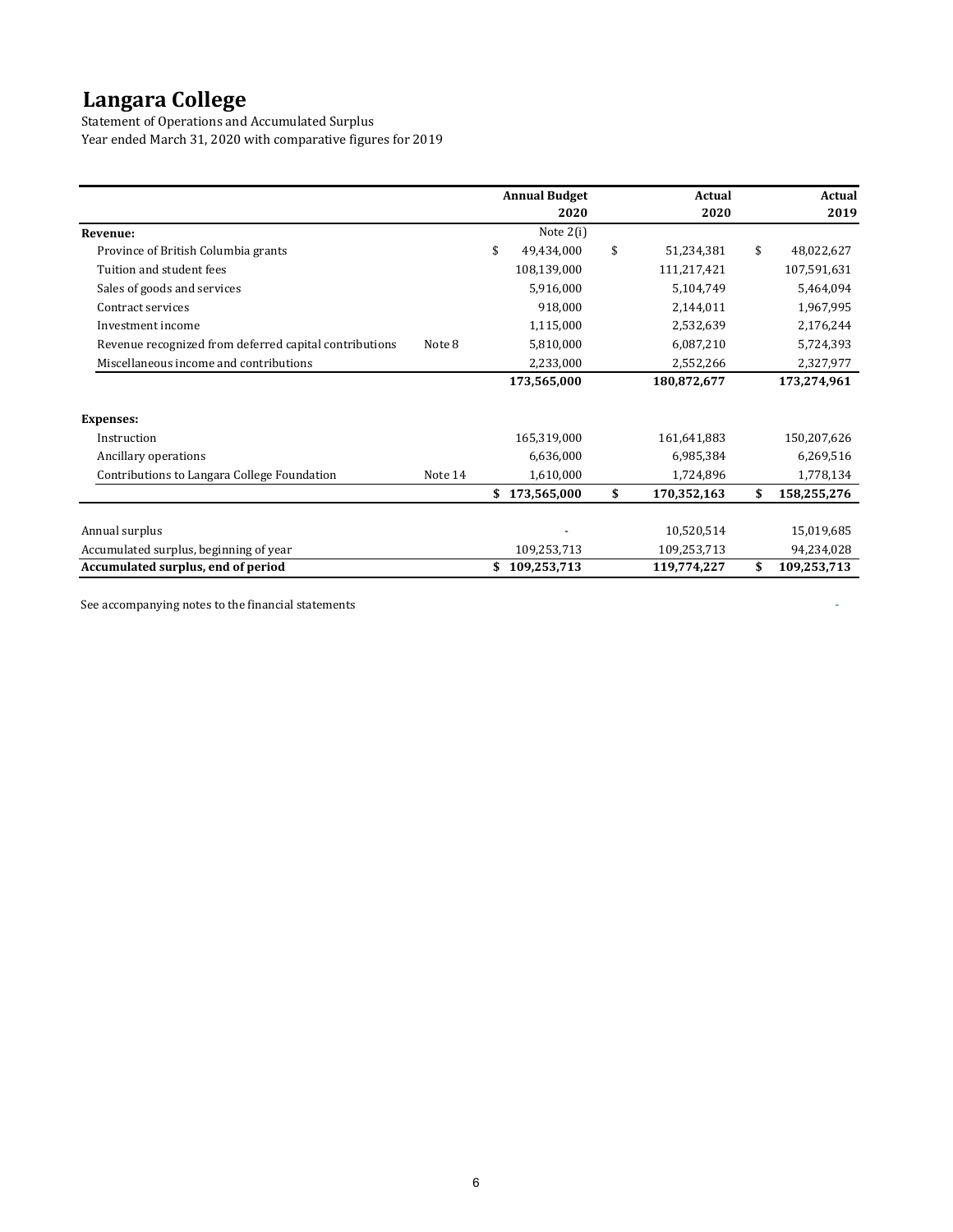### **Statement of Changes in Net Debt**

Year ended March 31, 2020 with comparative figures for 2019

|                                         |         | <b>Annual Budget</b>           |                  |    |                    |
|-----------------------------------------|---------|--------------------------------|------------------|----|--------------------|
|                                         |         | 2020                           | 2020             |    | 2019               |
|                                         |         | Note $2(i)$                    |                  |    |                    |
|                                         |         |                                |                  |    |                    |
| Annual surplus                          |         | \$<br>$\overline{\phantom{a}}$ | \$<br>10,520,514 | \$ | 15,019,685         |
| Acquisition of tangible capital assets  | Note 10 | (19,737,000)                   | (15, 361, 453)   |    | (11,545,938)       |
| Amortization of tangible capital assets | Note 10 | 11,366,000                     | 11,452,895       |    | 10,494,678         |
|                                         |         | (8,371,000)                    | (3,908,558)      |    | (1,051,260)        |
|                                         |         |                                |                  |    |                    |
| Acquisition of prepaid expenses         |         |                                | (3,308,202)      |    | (1,502,214)        |
| Use of prepaid expenses                 |         |                                | 2,843,367        |    | 750,289            |
|                                         |         |                                | (464, 835)       |    | (751, 925)         |
| Increase (decrease) in net debt         |         | (8,371,000)                    | 6,147,121        |    | 13,216,500         |
| Net debt, beginning of year             |         | (30,046,334)                   | (30,046,334)     |    | (43, 262, 834)     |
| Net debt, end of year                   |         | \$ (38,417,334)                | $$$ (23,899,213) |    | $$^{(30,046,334)}$ |

See accompanying notes to the financial statements.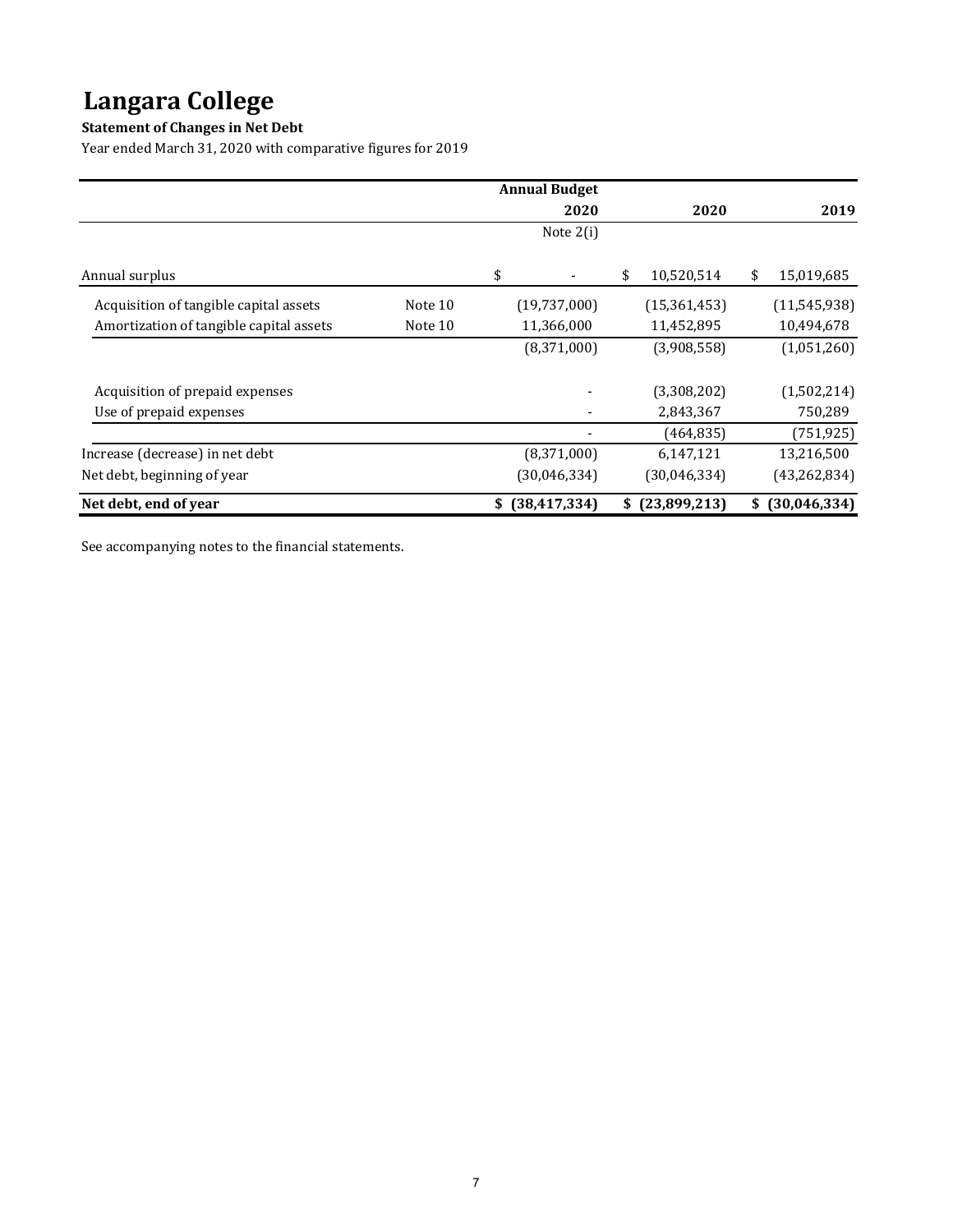**Statement of Cash Flows**

Year ended March 31, 2020 with comparative figures 2019

|                                                                        | 2020             | 2019             |
|------------------------------------------------------------------------|------------------|------------------|
| Cash provided by (used in):                                            |                  |                  |
| <b>Operations:</b>                                                     |                  |                  |
| Annual surplus                                                         | \$<br>10,520,514 | \$<br>15,019,685 |
| Items not involving cash:                                              |                  |                  |
| Amortization of tangible capital assets                                | 11,452,895       | 10,494,678       |
| Revenue recognized from deferred capital contributions                 | (6,087,210)      | (5,724,393)      |
| Gain on sinking fund investments for long-term debt                    | (118, 746)       | (143, 151)       |
| Change in employee future benefits                                     | (55,065)         | (409, 064)       |
| Change in non-cash operating working capital:                          |                  |                  |
| Increase in accounts receivable                                        | (1,010,766)      | (407, 195)       |
| Decrease in inventories for resale                                     | 125,209          | 20,926           |
| Increase in prepaid expenses                                           | (464, 835)       | (751, 925)       |
| Increase in accounts payable and accrued liabilities                   | 442,156          | 1,000,303        |
| Increase in deferred revenue                                           | 1,100,902        | 9,177,222        |
| Increase in deferred contributions                                     | 394,000          | 676,548          |
|                                                                        | 16,299,054       | 28,953,634       |
| <b>Capital activities:</b>                                             |                  |                  |
| Acquisition of tangible capital assets                                 | (15, 361, 453)   | (11, 545, 938)   |
|                                                                        | (15, 361, 453)   | (11, 545, 938)   |
| <b>Financing activities:</b>                                           |                  |                  |
| Sinking fund payments on long-term debt                                | (150, 530)       | (150, 530)       |
| Deferred capital contributions received                                | 1,808,174        | 1,740,574        |
|                                                                        | 1,657,644        | 1,590,044        |
| <b>Investing activities:</b>                                           |                  |                  |
| Principal payments received on net investment in lease                 | 94,000           | 89,735           |
| Purchase of investments                                                | (776, 470)       | (20, 190, 720)   |
|                                                                        | (682, 470)       | (20, 100, 985)   |
| Increase (decrease) in cash                                            | 1,912,775        | (1, 103, 245)    |
| Cash, beginning of year                                                | 56,797,351       | 57,900,596       |
| Cash, end of year                                                      | \$<br>58,710,126 | \$<br>56,797,351 |
|                                                                        |                  |                  |
| Non-cash transactions:                                                 |                  |                  |
| Transfer from deferred capital contributions to deferred contributions | \$<br>48,956     |                  |

See accompanying notes to the financial statements.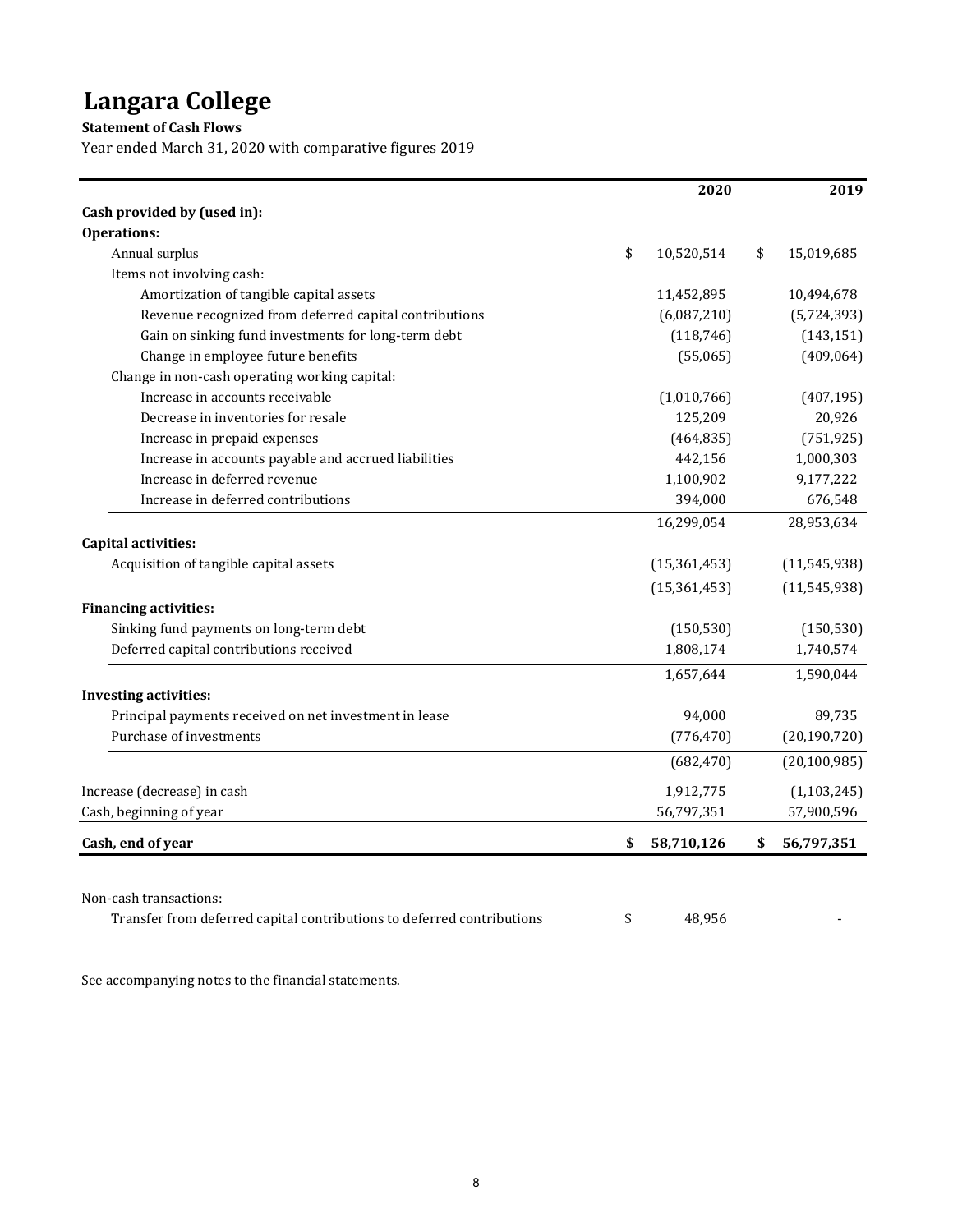Notes to the Financial Statements Year ended March 31, 2020

#### **1. Authority and purpose**

Langara College (the "College") operates under the authority of the College and Institute Act of British Columbia. The College is a government not-for-profit entity governed by a Board of Governors, the majority of whom are appointed by the Province of British Columbia. The College is a registered charity and is exempt from income taxes under section 149 of the *Income Tax Act*.

The College provides university studies, career studies and continuing studies programs and courses to over 23,000 full and part-time students annually.

#### **2. Summary of significant accounting policies**

(a) Basis of accounting:

These financial statements have been prepared in accordance with Section 23.1 of the Budget Transparency and Accountability Act of the Province of British Columbia supplemented by Regulations 257/2010 and 198/2011 issued by the Province of British Columbia Treasury Board.

The Budget Transparency and Accountability Act requires that the financial statements be prepared in accordance with the set of standards and guidelines that comprise generally accepted accounting principles for senior governments in Canada, or if the Treasury Board makes a regulation, the set of standards and guidelines that comprise generally accepted accounting principles for senior governments in Canada as modified by the alternate standard or guideline or part thereof adopted in the regulation.

Regulation 257/2010 requires that all tax-payer supported organizations adopt Canadian public sector accounting standards without any PS4200 elections.

Regulation 198/2011 requires that restricted contributions received or receivable are to be reported as revenue depending on the nature of the restrictions on the use of the funds by the contributors as follows:

- (i) Contributions for the purpose of acquiring or developing a depreciable tangible capital asset or contributions in the form of a depreciable tangible capital asset are recorded as deferred capital contributions and recognized in revenue at the same rate that amortization of the related tangible capital asset is recorded. The reduction of deferred capital contributions and recognition of revenue is accounted for in the fiscal period in which the tangible capital asset is used to provide services.
- (ii) Contributions restricted for specific purposes other than those for the acquisition or development of a depreciable tangible capital asset are recorded as deferred contributions and recognized in revenue in the year in which the stipulations or restrictions on the contributions have been met.

For British Columbia taxpayer-supported organizations, these contributions include government transfers and externally restricted contributions.

The accounting policy requirements under Regulation 198/2011 are significantly different from the requirements of Canadian public sector accounting standards which require that government transfers that do not contain a stipulation that creates a liability be recognized as revenue by the recipient when approved by the transferor and when the eligibility criteria have been met in accordance with public sector accounting standard PS3410. As a result, revenue recognized in the statement of operations and certain related deferred capital contributions would be recorded differently under Canadian public sector accounting standards.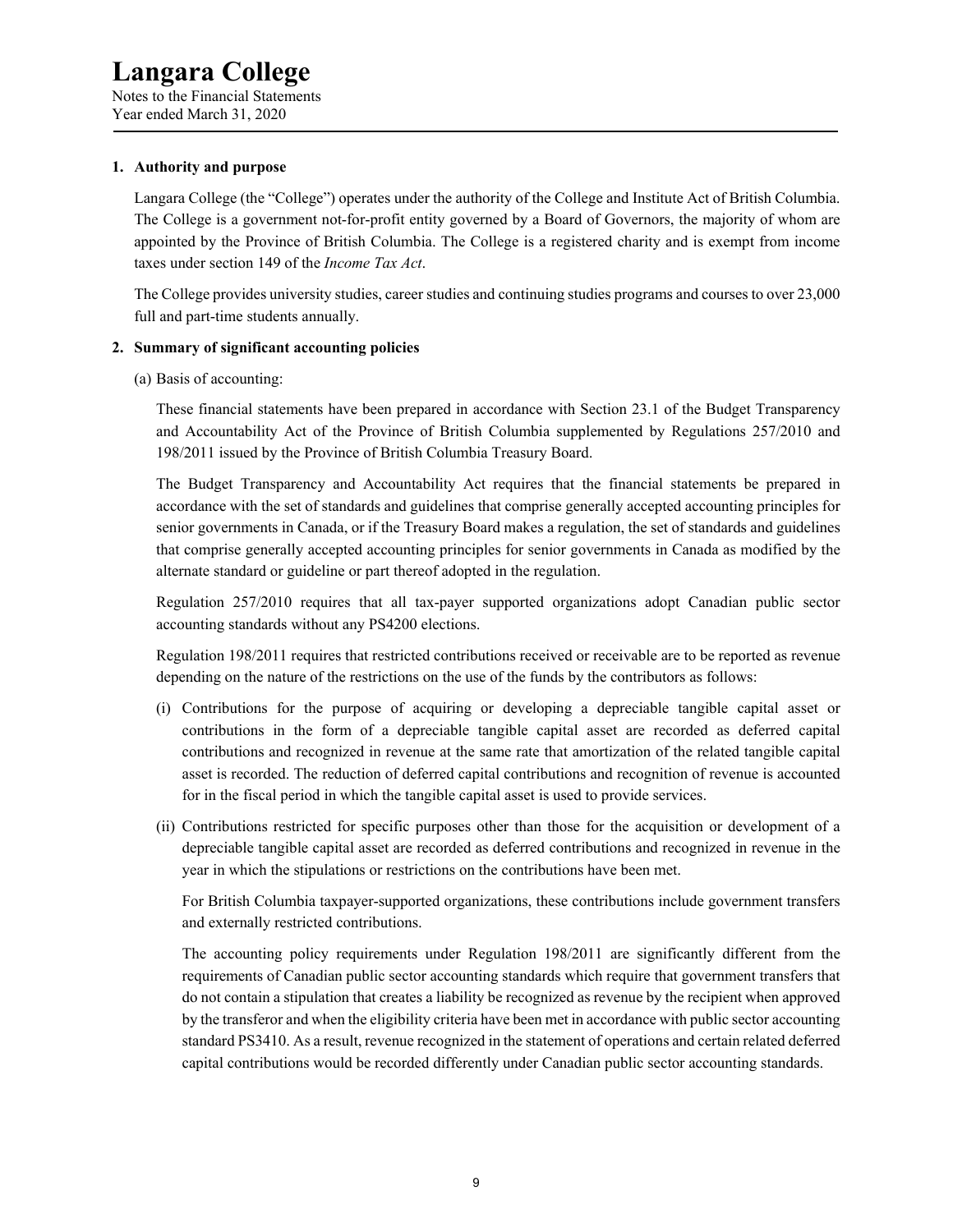Notes to the Financial Statements Year ended March 31, 2020

#### (b) Financial instruments

Financial instruments are classified into two categories: fair value and amortized cost.

- (i) Investments that are quoted in an active market are reflected at fair value as at the reporting date. Sales and purchases of investments are recorded on the trade date. Transaction costs related to the acquisition of such investments are recorded as an expense. Unrealized gains and losses on investments carried at fair value are recorded in the Statement of Re-measurement Gains and Losses until such time as they are realized. Realized gains and losses on financial assets are transferred from the Statement of Re-measurement Gains and Losses and recognized in the Statement of Operations and Accumulated Surplus provided their use is not restricted. As at March 31, 2020, the College does not have any unrealized gains and losses and a Statement of Re-measurement Gains and Losses has not been included in these financial statements.
- (ii) Investments with fixed maturity dates are recorded at amortized cost unless designated as fair value. Income on these investments is recognized in the Statement of Operations and Accumulated Surplus over the period of time that the investments are held using the effective interest rate method. Sales and purchases of investments are recorded on the trade date. Transaction costs related to the acquisition of investments is included in the cost of the related investments. The College has not designated any such instruments as fair value.
- (iii) The carrying amounts of other financial instruments, being accounts receivable, accounts payable and accrued liabilities, approximate their fair value due to their short maturities. The fair value of the College's fixed rate long-term debt is impacted by changes in market yields, which can result in differences between carrying value and fair value. Based on management's estimates, the fair value of the College's long-term debt at March 31, 2020, is not significantly different than its carrying value, as interest rates applicable to the debt are not significantly different from interest rates in effect at the year-end date. The sinking fund investments related to the long term debt are carried at fair value.
- (c) Inventories for resale

Inventories held for resale, including books and other materials, are recorded at the lower of cost or net realizable value. Cost includes the original purchase cost, plus shipping and applicable duties. Net realizable value is the estimated selling price less any costs to sell.

(d) Non-financial assets

Non-financial assets are not available to discharge existing liabilities and are held for use in the provision of services. They have useful lives extending beyond the current year and are not intended for sale in the ordinary course of operations.

(i) Tangible capital assets

Tangible capital assets are recorded at cost, which includes amounts that are directly attributable to the acquisition, construction, development or betterment of the asset. The cost, less residual value, of the tangible capital assets, excluding land, are amortized on a straight-line basis over their estimated useful lives shown below. Land is not amortized as it is deemed to have a permanent value.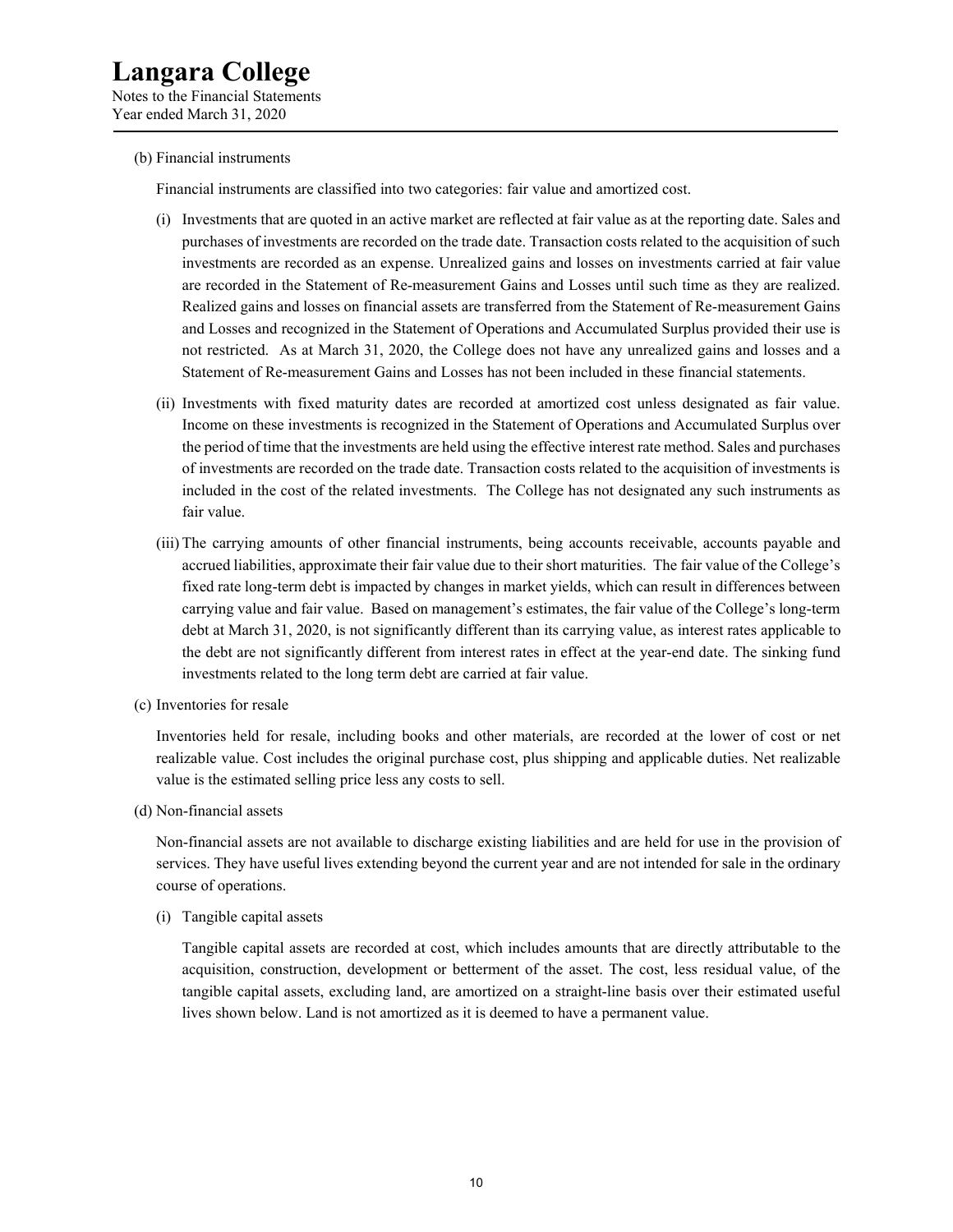Notes to the Financial Statements Year ended March 31, 2020

| <b>Asset</b>                     | Period       |
|----------------------------------|--------------|
| Buildings and improvements       | $3-60$ years |
| Furniture and fixtures           | 10 years     |
| Office equipment                 | $4-15$ years |
| Computer hardware                | $3-7$ years  |
| Computer and enterprise software | $3-15$ years |
| Library holdings                 | 5 years      |

Assets under development are not amortized until the asset is available for productive use.

Tangible capital assets are written down to residual value when conditions indicate that they no longer contribute to the provision of goods and services, or when the value of future economic benefits associated with these assets is less than their net book value.

(e) Employee future benefits

The College and its employees make contributions to the College Pension Plan and the Municipal Pension Plan, which are multi-employer joint trusteed plans. These plans are defined benefit plans, providing a pension on retirement based on the member's age at retirement, length of service and highest earnings averaged over five years. Inflation adjustments are contingent upon available funding. As the assets and liabilities of the plans are not segregated by institution, they are accounted for as defined contribution plans and contributions by the College to the plans are expensed as incurred.

Benefits for sick leave, vacation and other leaves are also available to College employees. The costs of sick leave benefits and other leaves are actuarially determined based on service and best estimates of retirement ages and expected future salary and wage increases. The obligation under these benefit plans are accrued based on projected benefits as the employees render services necessary to earn the future benefits. Actuarial gains and losses are amortized over the employees' average remaining service lifetime. Vacation benefits are recorded as a liability as earned.

(f) Revenue recognition and deferred revenue

Tuition and student fees and sales of goods and services are reported as revenue at the time the services are provided or the products are delivered, and collection is reasonably assured. Tuition fees and other amounts collected in advance of the delivery of related instruction are accounted for as deferred revenue until the programs are delivered.

Unrestricted donations and grants are recorded as revenue when receivable if the amounts can be estimated and collection is reasonably assured. Pledges from donors are recorded as revenue when payment is received or the transfer of property is completed.

Restricted donations and grants are reported as revenue depending on the nature of the restrictions on the use of the funds by the contributors, as follows:

(i) Contributions for the purpose of acquiring or developing a depreciable tangible capital asset or in the form of a depreciable tangible capital asset, for use in providing services, are recorded as a deferred capital contribution and recognized in revenue at the same rate that amortization of the tangible capital asset is recorded.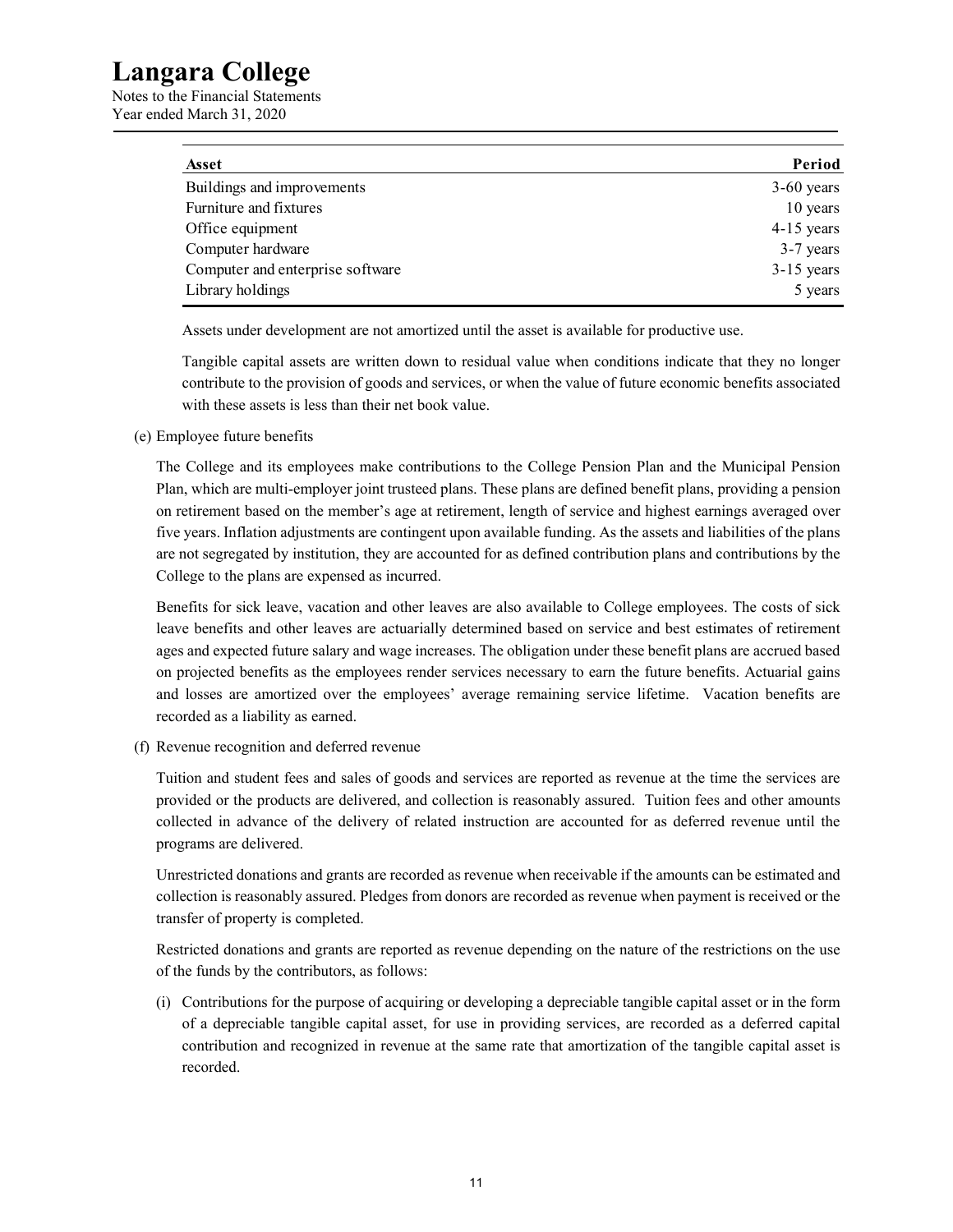Notes to the Financial Statements Year ended March 31, 2020

> (ii) Contributions restricted for specific purposes, other than for those for the acquisition or development of a depreciable tangible capital asset, are recorded as deferred contributions and recognized in revenue in the year in which the stipulation or restriction on the contribution have been met.

> Investment income includes interest recorded on an accrual basis and dividends recorded as declared, realized gains and losses on the sale of investments, and write downs on investments where the loss in value is determined to be other than temporary.

(g) Use of estimates

The preparation of the financial statements in accordance with the reporting framework described in note 2(a) requires management to make estimates and assumptions. These estimates and assumptions affect the reported amounts of assets, liabilities, revenues, expenses and related disclosures. Key areas where management has made estimates and assumptions include the rate of amortization of tangible capital assets and the related deferred capital contributions, employee future benefits, revenue recognition of contract services and provisions for contingencies. Where actual results differ from these estimates and assumptions, the impact will be recorded in future periods when the difference becomes known.

(h) Foreign currency translation

The College's functional currency is the Canadian dollar. Transactions in foreign currencies are translated into Canadian dollars at the exchange rate in effect on the transaction date. Monetary assets and liabilities denominated in foreign currency are reflected in the financial statements in equivalent Canadian dollars at the exchange rate in effect on the year-end date.

(i) Budget figures

Budget figures have been provided for comparative purposes and have been derived from the Operations and Capital Budget approved by the Board of Governors of the College on March 28, 2019. The budget is reflected in the Statement of Operations and Accumulated Surplus and the Statement of Changes in Net Debt.

(j) Contaminated sites

A liability for contaminated sites is recognized when a site is not in productive use and the following criteria are met:

- (i) An environmental standard exists;
- (ii) Contamination exceeds the environmental standard;
- (iii) The College is directly responsible or accepts responsibility;
- (iv) It is expected that future economic benefits will be given up; and
- (v) A reasonable estimate of the amount can be made.

The liability is recognized as management's estimate of the cost of post-remediation including operation, maintenance and monitoring that are an integral part of the remediation strategy for a contaminated site.

(k) Art collection

The cost of additions to the College's collection are expensed in the year of acquisition. Proceeds from deaccession from the collection are recorded as revenue in the year of disposition.

The College also receives donated works of art, the value of which is not reflected in these financial statements given the difficulty of determining the fair value.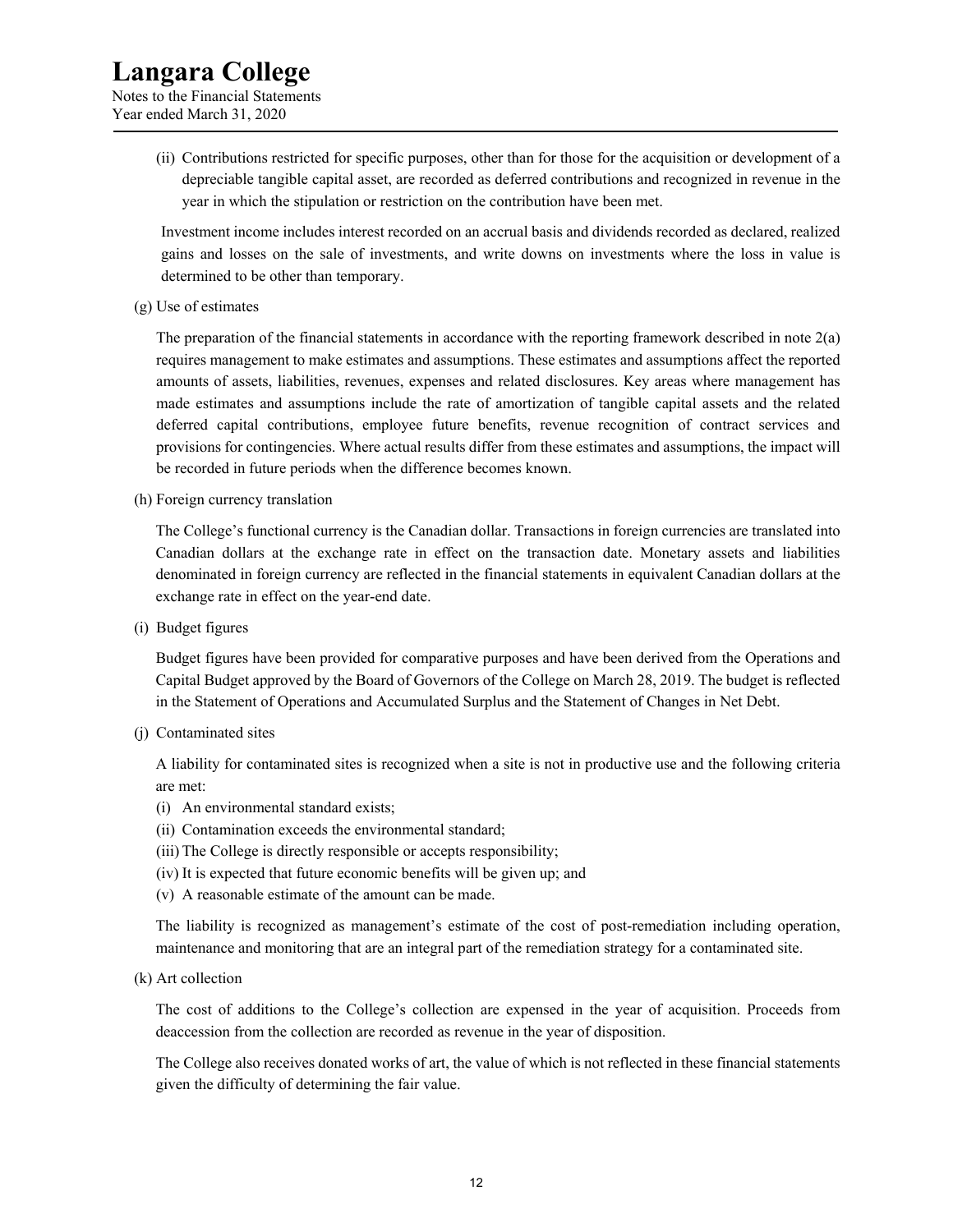Notes to the Financial Statements Year ended March 31, 2020

#### **3. Cash and investments**

As at March 31, 2020, the College held guaranteed investment certificates totaling \$40,967,190 (2019: \$40,190,720). The guaranteed investment certificates have interest rates ranging from 2.05% to 3.05% (2019: 1.75% to 3.05%) and maturities in 2020 to 2022 (2019: 2019 to 2021). The Langara Students' Union Capital Fund of \$2,244,149 (2019: \$1,582,069) is currently held in cash.

#### **4. Net investment in lease**

The College has entered into an agreement for the lease of the Students' Union Building to the Langara Students' Union (LSU) for a thirty-year term commencing September 1, 2009. Finance income on the lease of \$142,513 (2019: \$146,111) is included in miscellaneous income and contributions. Minimum lease payments receivable for each year of the lease are \$236,513.

The College's net investment in the lease is comprised of minimum lease payments receivable net of tax and unearned finance income as follows:

|                                                                                                |   | 2019                           |  |                          |
|------------------------------------------------------------------------------------------------|---|--------------------------------|--|--------------------------|
| Net investment in lease:<br>Total minimum lease payments receivable<br>Unearned finance income | S | 4,545,268<br>S.<br>(1,562,462) |  | 4,781,781<br>(1,704,975) |
| .                                                                                              |   | 2,982,806                      |  | 3,076,806                |

#### **5. Accounts payable and accrued liabilities**

|                                                                           | 2020                    | 2019                     |
|---------------------------------------------------------------------------|-------------------------|--------------------------|
| Accounts payable and accrued liabilities<br>Salaries and benefits payable | 9,037,958<br>13,734,959 | 11,944,505<br>10,386,256 |
|                                                                           | 22,772,917              | 22,330,761               |

#### **6. Employee future benefits**

#### (a) Accumulated sick leave benefit:

Employees of the College earn sick leave according to the terms of the collective agreements or terms of employment, whichever is applicable. Sick leave credits accumulate to each employee as they render services to the College; however, the accumulated amount does not vest and so is extinguished for each employee once they are no longer employed by the College. The expected use of the accumulated amount is determined using actuarial valuation techniques and the corresponding liability is recorded by the College. An expense for sick leave is recognized in the period for which each employee earns this benefit.

#### (b) Other leaves that vest:

Certain employee groups may be eligible to earn other time-off benefits that may accumulate for multiple years and vest with each qualifying employee. These time-off benefits accumulate to each qualifying employee as they render services to the College. The value of these obligations is determined using actuarial valuation techniques and the corresponding liability is recorded by the College.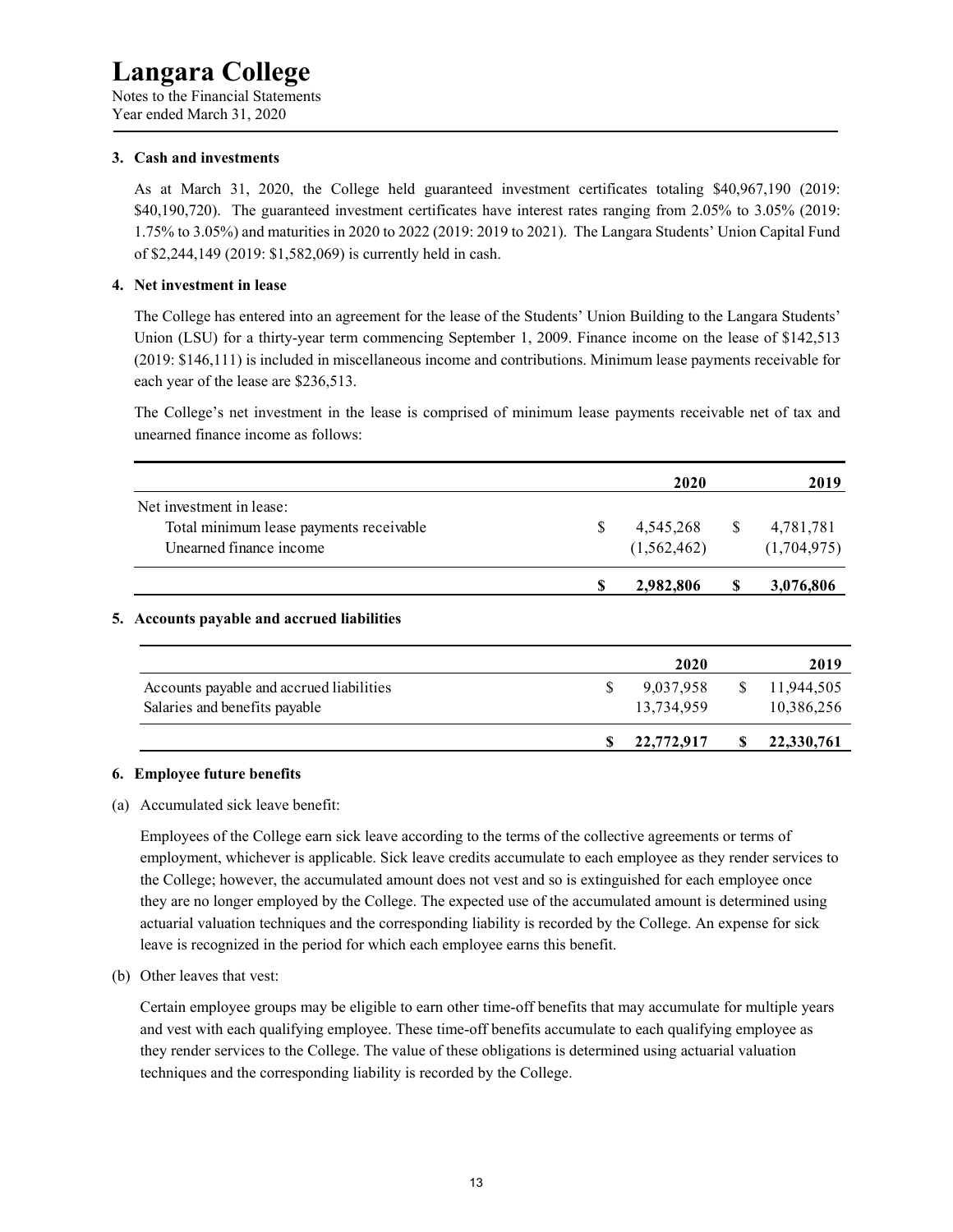Notes to the Financial Statements Year ended March 31, 2020

The amounts recorded for these liabilities are as follows:

|                                               |   | <b>Accumulated</b> |   |                     |    |            |   |             |
|-----------------------------------------------|---|--------------------|---|---------------------|----|------------|---|-------------|
|                                               |   | sick leave         |   | <b>Other leaves</b> |    |            |   |             |
|                                               |   | benefit            |   | that yest           |    | 2020       |   | 2019        |
| Accrued benefit obligation, beginning of year | S | 1,383,600          | S | 1,118,500           | \$ | 2,502,100  | S | 1,896,500   |
| Current service cost                          |   | 112,700            |   | 143,000             |    | 255,700    |   | 172,800     |
| Interest cost                                 |   | 38,900             |   | 34,000              |    | 72,900     |   | 58,900      |
| Benefit payments                              |   | (306, 800)         |   | (195,300)           |    | (502, 100) |   | (270,000)   |
| Actuarial loss                                |   | 33,600             |   | 57,300              |    | 90,900     |   | 643,900     |
| Accrued benefit obligation, end of year       |   | 1,262,000          |   | 1,157,500           |    | 2,419,500  |   | 2,502,100   |
| Unamortized net actuarial loss                |   | (753,082)          |   | (234, 047)          |    | (987, 129) |   | (1,014,664) |
| Accrued benefit liability, end of year        | S | 508,918            |   | 923.453             | S  | 1,432,371  | S | 1,487,436   |

The significant actuarial assumptions used to determine the College's liability are as follows:

|                                                      | 2020     | 2019    |
|------------------------------------------------------|----------|---------|
| Discount rate                                        | $2.5\%$  | 2.9%    |
| Inflation rate                                       | $2.0\%$  | $2.0\%$ |
| Expected average remaining service life of employees | 11 vears | vears   |

(c) Pension benefits:

The College and its employees contribute to the College Pension Plan and Municipal Pension Plan (jointly trusteed pension plans). The boards of trustees for these plans, representing plan members and employers, are responsible for administering the pension plans, including investing assets and administering benefits. The plans are multi-employer defined benefit pension plans. Basic pension benefits are based on a formula. As at August 31, 2019, the College Pension Plan has about 15,000 active members, and approximately 8,000 retired members. As at December 31, 2018, the Municipal Pension Plan has about 205,000 active members, including approximately 6,000 from colleges.

Every three years, an actuarial valuation is performed to assess the financial position of the plans and adequacy of plan funding. The actuary determines an appropriate combined employer and member contribution rate to fund the plans. The actuary's calculated contribution rate is based on the entry- age normal cost method, which produces the long-term rate of member and employer contributions sufficient to provide benefits for average future entrants to the plans. This rate may be adjusted for the amortization of any actuarial funding surplus and will be adjusted for the amortization of any unfunded actuarial liability.

The most recent actuarial valuation for the College Pension Plan as at August 31, 2018, indicated a \$303 million surplus for basic pension benefits on a going concern basis.

The most recent valuation for the Municipal Pension Plan as at December 31, 2018, indicated a \$2,866 million funding surplus for basic pension benefits on a going concern basis.

The College paid \$7,181,811 (2019: \$6,636,882) as employer contributions to the College Pension Plan and \$1,540,236 (2019: \$1,409,226) as employer contributions to the Municipal Pension Plan in the current year.

The next valuation for the College Pension Plan will be as at August 31, 2021, with results available in 2022. The next valuation for the Municipal Pension Plan will be December 31, 2021, with results available in 2022.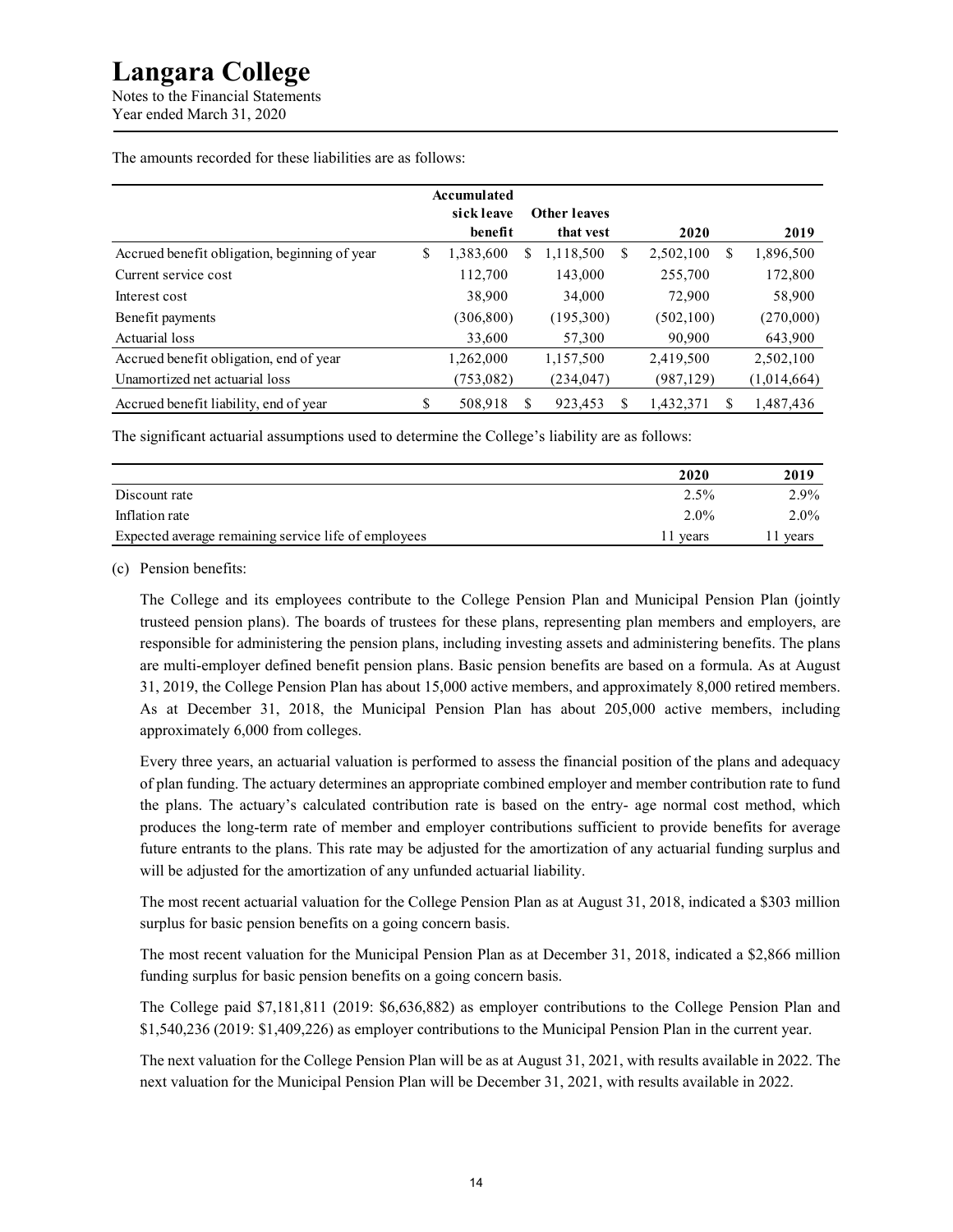### **Langara College**  Notes to the Financial Statements

Year ended March 31, 2020

Employers participating in the plans record their pension expense as the amount of employer contributions made during the fiscal year (defined contribution pension plan accounting). This is because the plans record accrued liabilities and accrued assets for each plan in aggregate, resulting in no consistent and reliable basis for allocating the obligation, assets and cost to individual employers participating in the plans.

#### **7. Deferred contributions**

| 2020                                                  | Capital   | LSU         | Other         | Total       |
|-------------------------------------------------------|-----------|-------------|---------------|-------------|
| Balance, beginning of year                            | \$102,190 | \$1,582,069 | 810,638<br>S. | \$2,494,897 |
| Contributions received during the year                |           |             |               |             |
| From the Province of British Columbia                 |           |             | 446.522       | 446,522     |
| From other sources                                    |           | 910.419     | 144,992       | 1,055,411   |
| Revenue recognized from deferred contributions        |           | (248, 339)  | (859, 594)    | (1,107,933) |
| Transfer from deferred capital contributions (note 8) |           |             | 48.956        | 48.956      |
| Balance, end of year                                  | \$102,190 | \$2,244,149 | 591,514       | 2,937,853   |

| 2019                                           | Capital   | LSU           | Other         | Total       |
|------------------------------------------------|-----------|---------------|---------------|-------------|
| Balance, beginning of year                     | \$102,190 | 957,880<br>S. | 758,279<br>S. | \$1,818,349 |
| Contributions received during the year         |           |               |               |             |
| From the Province of British Columbia          |           | -             | 176,151       | 176,151     |
| From other sources                             |           | 872,528       | 271,800       | 1,144,328   |
| Revenue recognized from deferred contributions |           | (248, 339)    | (395, 592)    | (643, 931)  |
|                                                |           |               |               |             |
| Balance, end of year                           | \$102,190 | \$1,582,069   | 810.638       | \$2.494.897 |

#### **8. Deferred capital contributions**

|                                                       |   | 2020         | 2019        |
|-------------------------------------------------------|---|--------------|-------------|
| Balance, beginning of year                            | S | 58,863,735   | 62,847,554  |
| Grants received from the Province of British Columbia |   | 1,808,174    | 1,740,574   |
| Transfer to deferred contributions (note 7)           |   | (48,956)     |             |
| A mount amortized to revenue                          |   | (6,087,210)  | (5,724,393) |
| Balance, end of year                                  |   | 54, 535, 743 | 58,863,735  |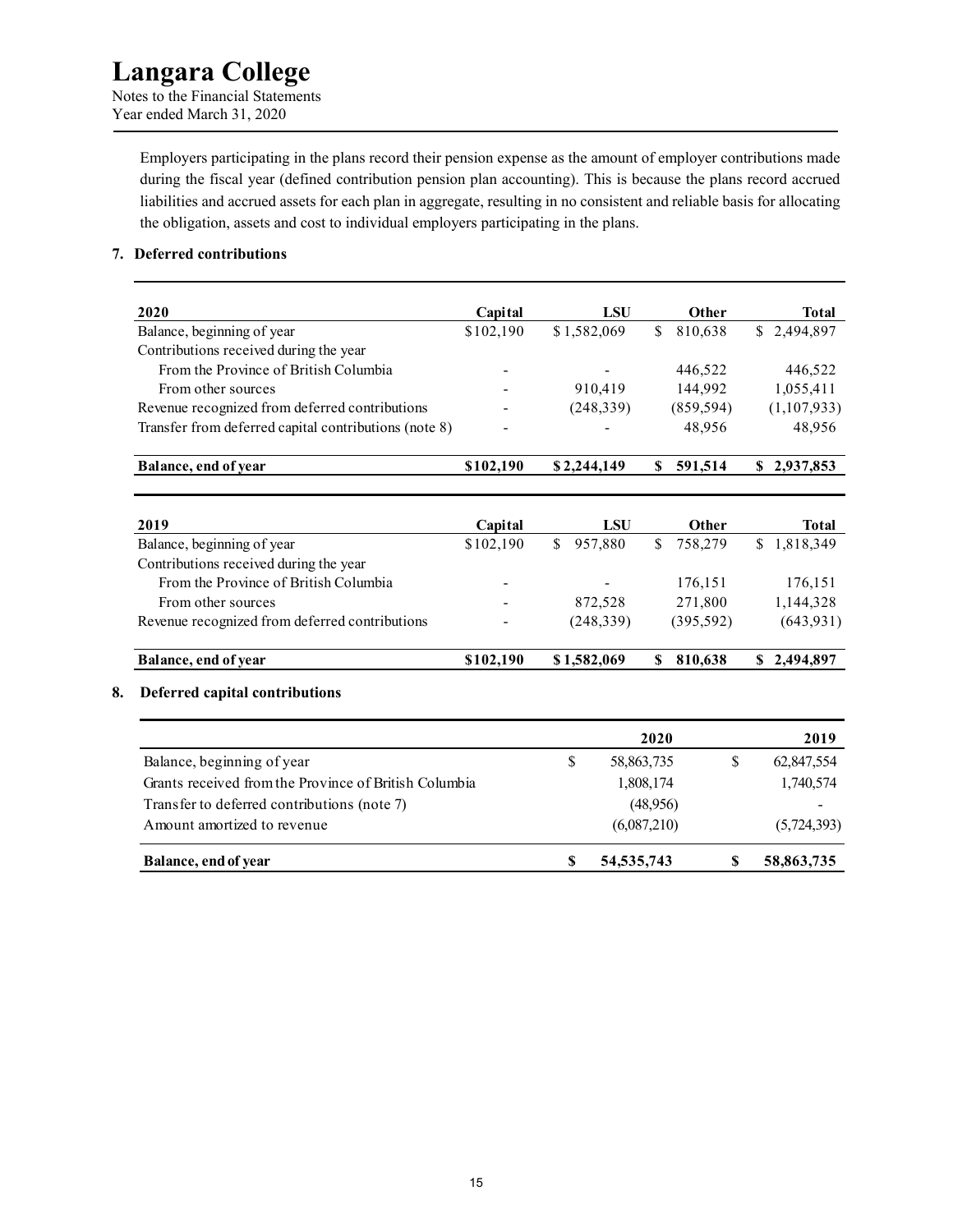Notes to the Financial Statements Year ended March 31, 2020

#### **9. Long-term debt**

The College borrowed Series LC-CP-154 debt through the provincial government on November 10, 2009. This debt is for a thirty-year term maturing on November 10, 2039, carries an interest rate of 4.68% with interest-only payments of \$234,000 due on May 10 and November 10 of each year, and an annual sinking-fund requirement of \$150,530, payable to the provincial government until maturity. Interest expense of \$468,000 (2019: \$468,000) is included in instruction expense. Sinking fund investments gained \$118,746 in the current year (2019: gain of \$143,151).

|                                    | 2020                      | 2019                      |
|------------------------------------|---------------------------|---------------------------|
| Face value of debt<br>Sinking fund | 10,000,000<br>(2,199,732) | 10,000,000<br>(1,930,456) |
|                                    | 7,800,268                 | 8,069,544                 |

#### **10. Tangible capital assets**

|                                        |              |             | Additions, net   |                   |    |               |
|----------------------------------------|--------------|-------------|------------------|-------------------|----|---------------|
| Cost                                   |              | 2019        | of transfers     | <b>Disposals</b>  |    | 2020          |
| Land                                   | $\mathbb{S}$ | 2,043,360   | \$               | \$                | \$ | 2,043,360     |
| Buildings and improvements             |              | 183,254,003 | 3,133,703        |                   |    | 186, 387, 706 |
| Furniture and equipment                |              | 7,713,956   | 1,390,113        | (433, 673)        |    | 8,670,396     |
| Computer hardware                      |              | 14,369,371  | 1,523,328        | (664, 939)        |    | 15,227,760    |
| Computer software                      |              | 902,555     | 11,099,182       | (78, 159)         |    | 11,923,578    |
| Enterprise software - work in progress |              | 1,923,359   | (1,923,359)      |                   |    |               |
| Library holdings                       |              | 1,408,033   | 138,486          | (258,312)         |    | 1,288,207     |
| <b>Total</b>                           | \$           | 211,614,637 | \$<br>15,361,453 | \$<br>(1,435,083) | \$ | 225,541,007   |
|                                        |              |             | Amortization     |                   |    |               |
| <b>Accumulated Amortization</b>        |              | 2019        | <b>Expense</b>   | <b>Disposals</b>  |    | 2020          |
| Buildings and improvements             | \$           | 62,613,504  | \$<br>7,012,374  | \$                | \$ | 69,625,878    |
| Furniture and equipment                |              | 2,866,618   | 1,218,277        | (433, 673)        |    | 3,651,222     |
| Computer hardware                      |              | 6,800,296   | 2,619,226        | (664, 939)        |    | 8,754,583     |
| Computer software                      |              | 588,111     | 430,876          | (78, 159)         |    | 940,828       |
| Library holdings                       |              | 956,088     | 172,142          | (258,312)         |    | 869,918       |
| <b>Total</b>                           | \$           | 73,824,617  | \$<br>11,452,895 | \$<br>(1,435,083) | \$ | 83, 842, 429  |
| <b>Net Book Value</b>                  |              | 2019        |                  |                   |    | 2020          |
| Land                                   | \$           | 2,043,360   |                  |                   | \$ | 2,043,360     |
| Buildings and improvements             |              | 120,640,499 |                  |                   |    | 116,761,828   |
| Furniture and equipment                |              | 4,847,338   |                  |                   |    | 5,019,174     |
| Computer hardware                      |              | 7,569,075   |                  |                   |    | 6,473,177     |
| Computer software                      |              | 314,444     |                  |                   |    | 10,982,750    |
| Enterprise software - work in progress |              | 1,923,359   |                  |                   |    |               |
| Library holdings                       |              | 451,945     |                  |                   |    | 418,289       |
| <b>Total</b>                           | \$           | 137,790,020 |                  |                   | S  | 141,698,578   |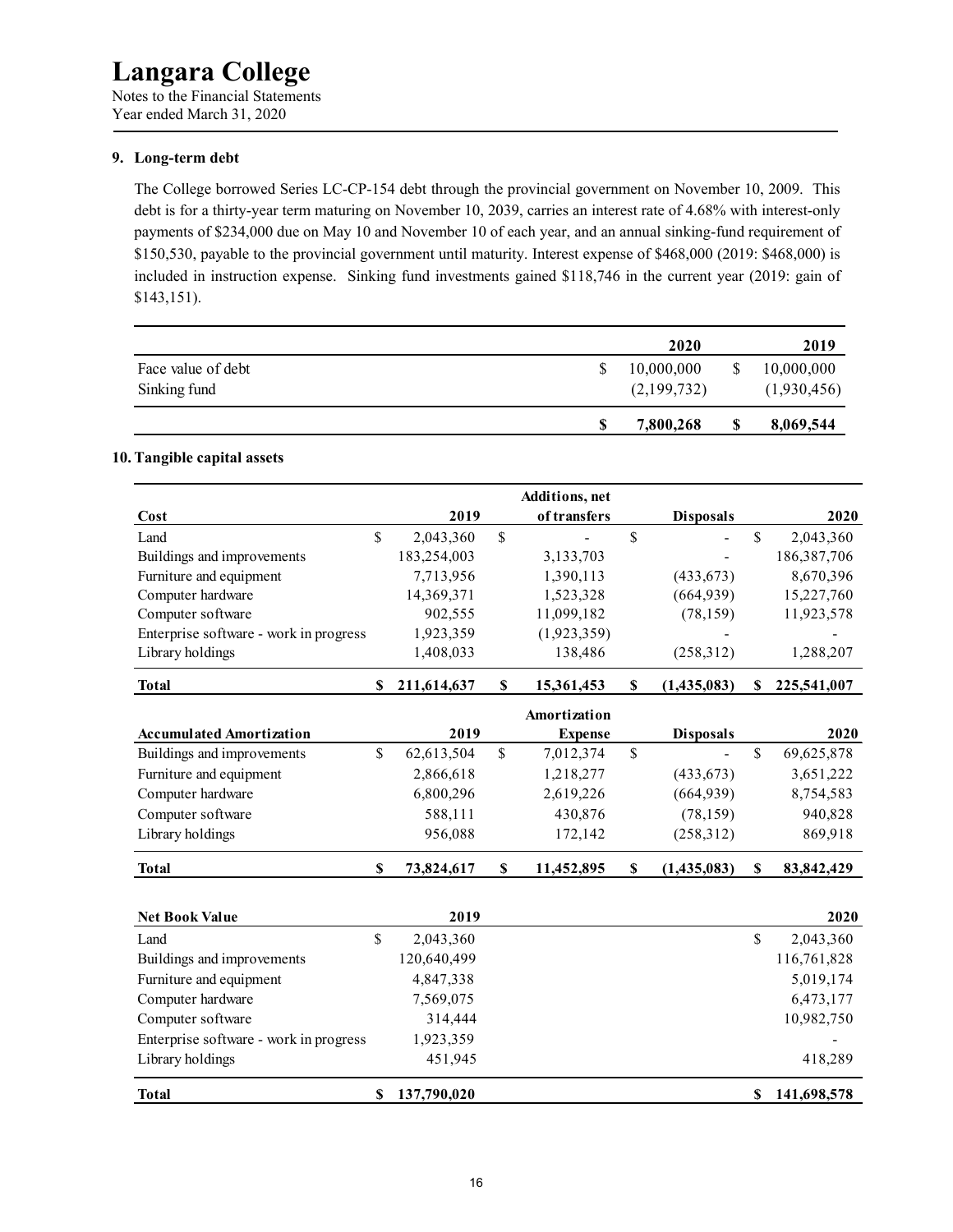Notes to the Financial Statements Year ended March 31, 2020

#### **11. Financial risk management**

The College is exposed to risks of varying degrees of significance from its use of financial instruments which could affect its ability to achieve its strategic objectives. The Board of Governors ensures that the College has identified its major risks and ensures that management monitors and manages them.

(a) Liquidity risk

Liquidity risk is the risk that the College will not be able to meet its financial obligations as they become due. The College establishes budgets and cash flow projections to ensure that it has the necessary funds to meet its obligations as they become due.

(b) Market and interest rate risk

Market risk is the risk that changes in market prices will affect the College's operating results. Interest rate risk is the risk that the fair value of future cash flows of floating rate instruments will fluctuate due to changes in market interest rates. It is management's opinion that the College is not exposed to excessive levels of market or interest rate risk arising from its financial instruments.

(c) Credit risk

Credit risk is the risk of financial loss to the College if a client of the College or counterparty to a financial instrument fails to meet their contractual obligations. Such risks arise principally from certain financial assets held by the College consisting of cash, investments and accounts receivable.

The College's exposure to credit risk is influenced mainly by the individual characteristics of its clients, in the event of non-payment of amounts owing. This risk is mitigated by ensuring that the majority of receivables are collected prior to the delivery of programs, by the College's prompt collection processes and by other remedies such as withholding of transcripts in the event of non-payment.

The College accounts for a specific bad debt provision when management considers that the expected recovery is less than the amount receivable.

The College has deposited cash and holds investments with reputable financial institutions, from which management believes the risk of loss is remote.

There has been no change to the risk exposures from 2019.

#### **12. Commitments**

The College has entered into agreements relating to premises, vehicles, software and office equipment. The minimum annual payments are as follows:

| <b>Fiscal year</b> |    |           |
|--------------------|----|-----------|
| 2021               | \$ | 2,567,409 |
| 2022               |    | 2,504,386 |
| 2023               |    | 2,409,060 |
| 2024               |    | 1,172,304 |
|                    | S  | 8,653,159 |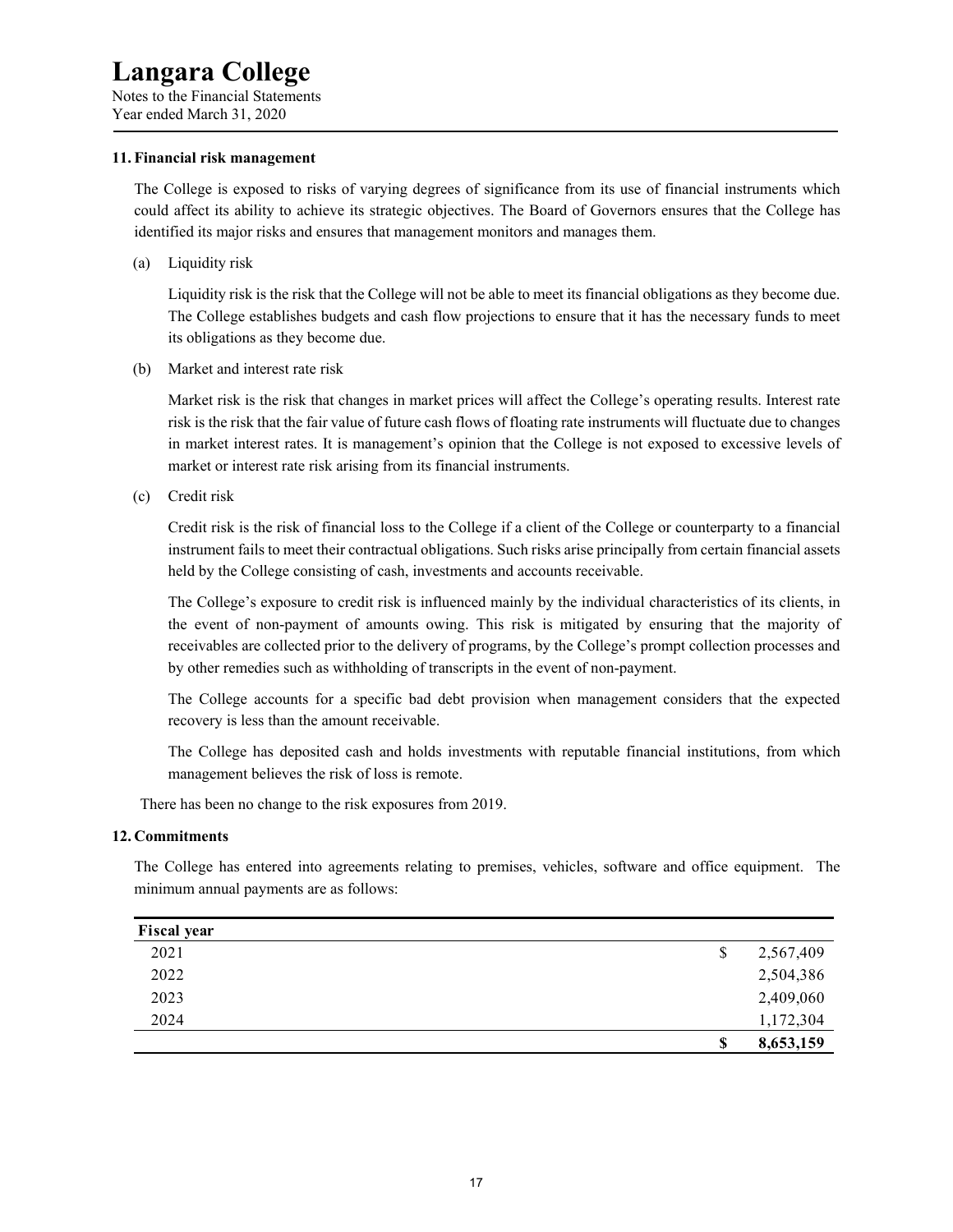Notes to the Financial Statements Year ended March 31, 2020

#### **13. Contractual rights**

The College has entered into a food services contract, entitling them to minimum annual commission fees. Due to the COVID-19 pandemic, the amount of the commission fees is being renegotiated and cannot be reasonably estimated.

The College has also entered into an agreement for the lease of the Students' Union Building to the LSU, for which the future receivable amounts have been included in note 4.

#### **14. Langara College Foundation**

The Langara College Foundation (the "Foundation") was established under the Societies Act of British Columbia on February 6, 2013 and is a registered charity under the Income Tax Act of Canada. The purpose of the Foundation, as stated in its constitution, is the solicitation and management of donations and endowments for the purpose of providing awards and grants to students of the College and to further the interests of the College. The Foundation is governed by an independent board of directors, the voting members of which can include employees and officers of the College.

During the year, as part of its ordinary course of business, the College contributed certain funds to the Foundation.

At its meeting held on March 26, 2020, the Board of Governors of the College authorized the following contributions to the Foundation:

|                                                                |   | 2020      | 2019      |
|----------------------------------------------------------------|---|-----------|-----------|
| Donations matching                                             | S | 200,000   | 200,000   |
| Building Legacy Fund                                           |   | 1,183,809 | 1,151,923 |
| Donations matching related to the College's Beyond 49 campaign |   | ۰         | 100,000   |
| International Education Development Fund                       |   | 332,500   | 311,875   |
| Other miscellaneous transfers                                  |   | 8.587     | 14,336    |
|                                                                | S | 1,724,896 | 1,778,134 |

During the year, general and administrative expenses of the Foundation totaling \$148,380 (2019: \$76,364) were paid by the College. Those costs are not charged to the Foundation. The College also provides administrative, management and staff resources to the Foundation at no charge. During the year, gifts-in-kind of \$11,724 (2019: \$6,856) were gifted to the College by the Foundation.